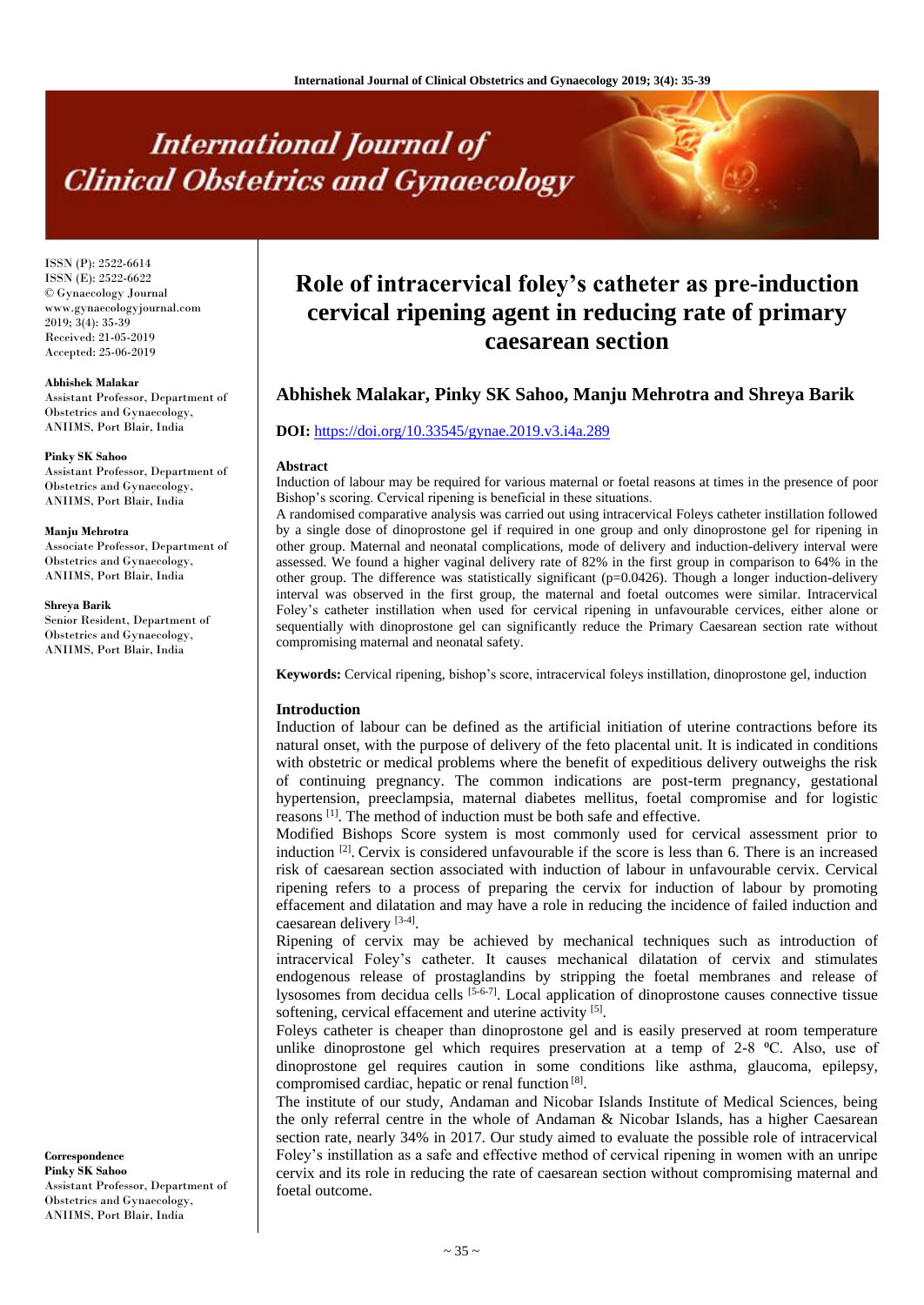#### **Materials and Method**

This study was conducted in the Department of Obstetrics and Gynaecology, Andaman & Nicobar Islands Institute of Medical Sciences (ANIIMS) over a duration of six months from October 2018 to March 2019. 100 patients admitted in the labour ward for induction due to various indications like preeclampsia, diabetes, post-dated pregnancy, intrauterine growth restriction were selected for the study. The inclusion  $\&$  exclusion criteria are as below.

## **Inclusion criteria**

- a. Singleton pregnancy
- b. Term pregnancy
- c. Cephalic presentation
- d. Parity  $< 3$
- e. Bishop score  $\leq 3$

#### **Exclusion criteria**

- a. Malpresentation
- b. Rupture of Membrane
- c. Post Caesarean pregnancy
- d. Polyhydramnios
- e. Heart disease
- f. Imminent eclampsia
- g. Placenta praevia
- h. Any condition precluding vaginal delivery

This was a randomised prospective study begun after obtaining the institutional ethics committee permission. Of the 100 women, every alternate woman was assigned into group A or group B. Detailed history, general physical, systemic and obstetric examination including per-vaginum examination for assessment of Bishop Score and routine antenatal investigations were carried out. A written informed consent was taken before the procedure.

Under all aseptic precautions, Foley's catheter no. 16F was

inserted intra-civically in group A. The balloon of this catheter was inflated with 50 ml normal saline and Foley's catheter pulled so that the bulb rests on the internal os. The catheter was strapped to the thigh and allowed to self-expel or removed after 12 hours or earlier if membranes ruptured. After removal, Bishop's Score was assessed, if > 6, oxytocin was started. If  $\leq$  5 one dose of dinoprostone gel was given in the posterior fornix.

In group B, dinoprostone gel i.e. 0.5 mg in 3 gm. base was introduced. Patient was re-assessed after six hours and if there was no improvement in Bishop Score, patient was subjected to another dose of dinoprostone gel up to maximum three doses. Oxytocin augmentation was started if Bishop's score was more than six.

Both groups received prophylactic antibiotic i.e. single dose of Injection Ampicillin. Parto gram was maintained during labour. Failure of induction was declared if no regular uterine contractions commenced (One every 3 minutes) after one cycle of cervical ripening and 12-18 hours of oxytocin administration after rupture of membranes.

The primary outcome measures were Caesarean section rate, neonatal outcome, and maternal complications including intra partum or postpartum fever. The secondary outcome measure was the induction delivery interval. A comparative analysis between the two groups was done with regard to these measures. The data was analysed statistically by unpaired t-test & Chisquare test using SPSS software. Statistical significance was set at  $p<0.05$  with the confidence interval of 95% (power of test 80%).

#### **Results**

In our study, the two groups were similar in age and parity. Most patients were in the age group of 18-25 yrs. The mean age in Group A and B were  $24.56 \pm 4.18$  and  $25.32 \pm 4.16$  years respectively. There were 37 nulliparous patients in group A and 34 in group B (Table 1).

**Table 1:** Age and parity distribution

|                         | <b>Parameters</b>  | Group A Foleys $n$ (%) | Group B Dino prostone $n$ (%) | P value                                          |  |
|-------------------------|--------------------|------------------------|-------------------------------|--------------------------------------------------|--|
| Age<br>Group<br>(Years) | $<$ 18 years       | 2(4%)                  | $0(0\%)$                      | Chi-square = 2.667, p=.446,<br>not significant   |  |
|                         | $18-25$ years      | 28 (56%)               | 28 (56%)                      |                                                  |  |
|                         | $26-30$ years      | 18 (36%)               | 18 (36%)                      |                                                  |  |
|                         | $>30$ years        | 2(4%)                  | 4(8%)                         |                                                  |  |
|                         | Total              | 50                     | 50                            |                                                  |  |
|                         | Mean $\pm$ SD      | $24.56 \pm 4.18$       | $25.32 \pm 4.16$              | $P=0.3644$ , Not significant                     |  |
| Parity                  | <b>Nulliparous</b> | 37 (74%)               | 34 (68%)                      | Chi-square = .437, $p=.509$ ,<br>not significant |  |
|                         | <b>Multiparous</b> | 13 (26%)               | 16 (32%)                      |                                                  |  |
|                         | Total              | 50                     | 50                            |                                                  |  |

| <b>Parameters</b> |                     | Group A Folevs $n$ (%) | Group B Dino prostone $n$ (%) | <b>P</b> value                     |
|-------------------|---------------------|------------------------|-------------------------------|------------------------------------|
| Gestational Age   |                     | $39.87 \pm 0.8$        | $39.66 \pm 0.99$              | $P=0.9304$ , Not significant       |
|                   | Pre Ripening Bishop | $2.28 + 0.67$          | $2.48 + 0.5$                  | $P=0.0939$ , Not significant       |
|                   | Post dated          | $30(60\%)$             | 26(52%)                       |                                    |
| <b>Indication</b> | PIH                 | 11 (22%)               | 16 (32%)                      | Chi-square = 1.270, $p=.530$ , not |
|                   | Others              | 9(18%)                 | 8 (16%)                       | significant                        |

The two groups were comparable in terms of gestational age. Mean gestational age in group A was  $39.87 \pm 0.8$  weeks and in group B was  $39.66 \pm 0.99$  weeks. Mean Bishop Scores at the onset of the study in group A and B were  $2.28 \pm 0.67$  and  $2.48 \pm 1.6$  0.5 respectively. The various indications for induction were post-dated pregnancy, term preeclampsia, intrauterine growth restriction, less foetal movement and Rh-negative pregnancy. (Table 2).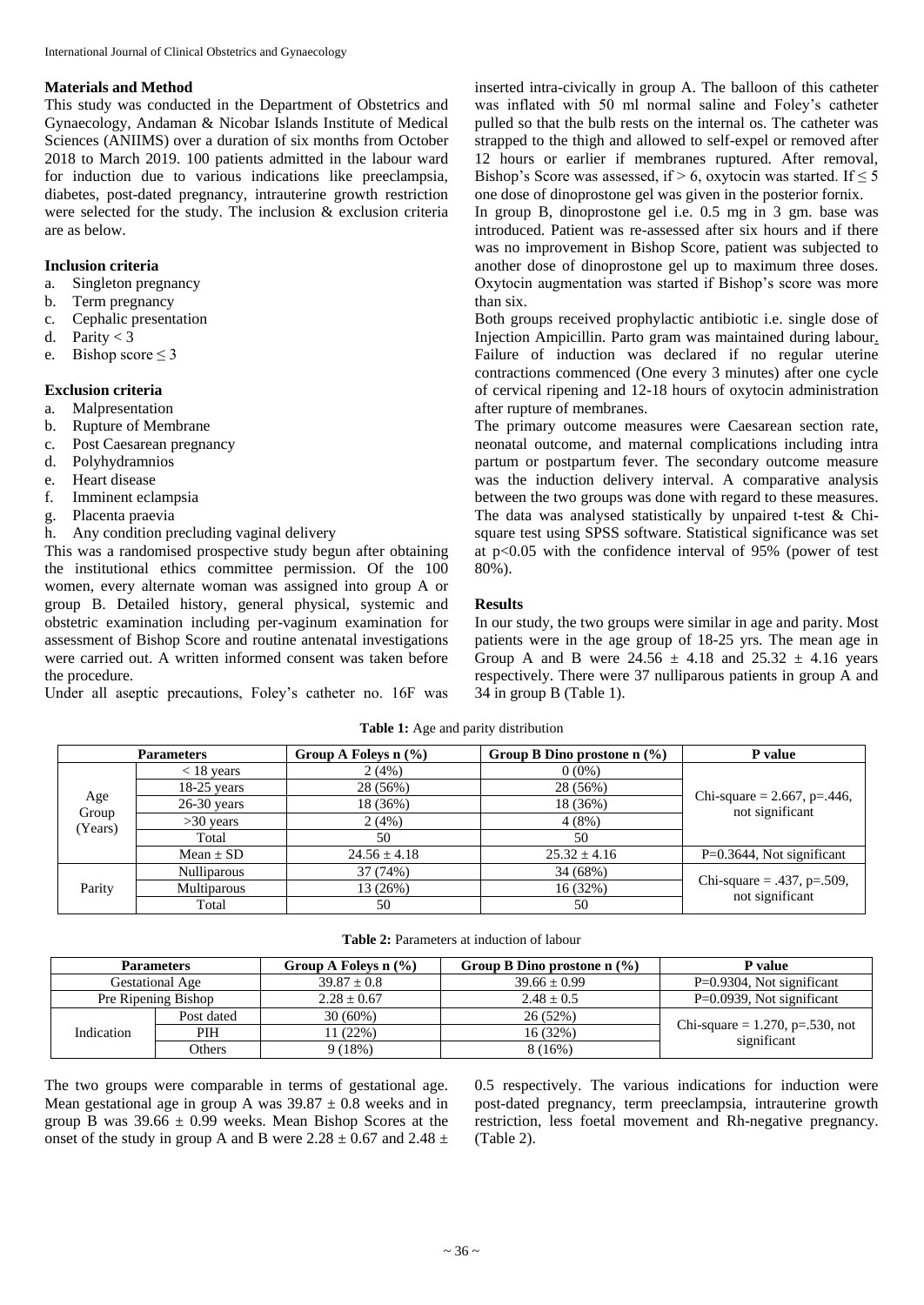| <b>Mode Of Delivery</b>                           | Group A Folevs $n$ (%) | Group B Dinoprostone n $(\%)$ | <b>P</b> value                                    |  |
|---------------------------------------------------|------------------------|-------------------------------|---------------------------------------------------|--|
| Normal vaginal delivery                           | 34 (68%)               | 29 (58%)                      | Chi-square = $5.397$ , p=.145, not<br>significant |  |
| Ventouse delivery                                 | 4(8%)                  | $(2\%)$                       |                                                   |  |
| Forceps delivery                                  | 3(6%)                  | 2(4%)                         |                                                   |  |
| Total vaginal delivery (Normal + Instrumental)    | 41 (82%)               | 32 (64%)                      | $P=0.0426$ , significant at 5% level              |  |
| Induction Delivery Interval (hours) Mean $\pm$ SD | $28.58 \pm 7.54$       | $24.37 \pm 9.34$              | $P = 0.0365$ significant at 5% level              |  |
| Caesarean section                                 | 9(18%)                 | 18 (36%)                      | $P=0.0426$ , significant at 5% level              |  |

**Table 3:** Mode of delivery and induction delivery interval

Of the 50 patients of Group A, less than half (n=22, 44%) required a single dose of dinoprostone gel after removal or expulsion of intracervical Foley's for continuing induction, the others needed artificial rupture of membranes and oxytocin augmentation. 41 women (82%) delivered vaginally and 7 out of these required instrument application (14%). In group B, artificial rupture of membranes and oxytocin augmentation was used for all the 50 women after the last dose of dinoprostone gel. 32 out of 50 (64%) delivered vaginally and 3 (6%) of them were assisted by instrument application. The difference in the total vaginal delivery rate in the two groups was found to be statistically significant (*p*=0.0426).

The women in the group that received Foley's (group A) required approximately 4 hours more than the other group to achieve vaginal delivery. The induction-delivery interval in group A was  $28.58 \pm 7.54$  hours and in group B it was  $24.37 \pm 7.54$ 9.34 hours with p=0.0365 making it statistically significant. The caesarean delivery rate in group A was 18 % and in group B it was 36%. This difference was statistically significant (*p=*0.0426) showing that women in the Foleys group needed less caesarean delivery compared to the other group. (Table 3).

| <b>Table 4:</b> Maternal complications |  |
|----------------------------------------|--|
|----------------------------------------|--|

| <b>Maternal parameters</b>   | Group A foleys $n$ (%) | Group B dinoprostone $n$ (%) | P value                      |
|------------------------------|------------------------|------------------------------|------------------------------|
| Intrapartum/Postpartum fever | 3(6%)                  | $5(10\%)$                    | $P > 0.05$ , Not Significant |
| Hyperstimulation             | 2(4%)                  | 3(6%)                        | $P > 0.05$ , Not Significant |
| Vomiting                     | 4(8%)                  | 7(14%)                       | $P > 0.05$ , Not Significant |
| Diarrhoea                    | $1(2\%)$               | 2(4%)                        | $P > 0.05$ , Not Significant |
| Total                        | 10(20%)                | 17 (34%)                     | $P > 0.05$ , Not Significant |

There was no significant difference in maternal morbidity or complications in the two groups in spite of having a longer induction delivery interval in group A. Maternal parameters like fever, hypers timulation, vomiting and diarrhoea for both the groups are shown in table 4.

| <b>Neonatal Parameters</b>           | <b>Group A Folevs</b> | <b>Group B Dinoprostone</b> | <b>P</b> value                 |
|--------------------------------------|-----------------------|-----------------------------|--------------------------------|
| Birth wt (kg) Mean $\pm$ SD          | $2.9 \pm 0.48$        | $2.94 \pm 0.4$              | $P = 0.6518$ , Not significant |
| $APGAR$ 1 min Mean + SD              | $6.8 \pm 0.45$        | $6.7 \pm 0.56$              | P=0.3274, Not significant      |
| APGAR 5 min Mean $\pm$ SD            | $8.8 \pm 0.63$        | $8.7 \pm 0.32$              | $P=0.3194$ , not significant   |
| Early neonatal sepsisn (%)           | $(2\%)$               | 2(4%)                       | $P > 0.05$ , Not Significant   |
| Meconium aspiration syndrome $n$ (%) | 2(4%)                 | $1(2\%)$                    | $P > 0.05$ , Not Significant   |
| Respiratory distressn (%)            | 2(4%)                 | 2(4%)                       | $P > 0.05$ , Not Significant   |
| NICU admissionn (%)                  | 13 (26%)              | 14(28%)                     | $p > 0.05$ , not significant   |
| Total complications                  | 18 (36%)              | 19 (38%)                    | $p > 0.05$ , not significant   |

**Table 5:** Neonatal Outcome

Neonates in both the groups had comparable outcomes. Mean baby weight in group A was  $2.9 \pm 0.48$  kg and  $2.94 \pm 0.4$  kg in group B respectively. Early onset neonatal sepsis and need for NICU admission were not higher in the Foleys group. Neonatal parameters like APGAR Scores at 1 and 5 minutes, meconium aspiration Syndrome, respiratory distress are shown in table 5.

## **Discussion**

In modern obstetrics, more than 22% of pregnant women undergo labour induction <sup>[1]</sup>. A cross-sectional population based analysis by Davey *et al* found the Caesarean delivery rate following labour induction to be 26.5% whereas it was 12.5% in women with spontaneous onset of labour <sup>[9]</sup>. Though Caesarean delivery may be lifesaving in various circumstances for the mother, the baby or both, the rapid increase in Caesarean rate over the last many years without a concomitant decrease in maternal, foetal morbidity or mortality raises a serious concern whether the caesarean section is overused [10]. As observed in the Obstetric Care Consensus 2014 by the American College of Obstetrician and Gynaecologists and the Society for Maternal

and Foetal medicine, contemporary labour may be slower than previously thought. Prolonged latent phase (more than 20 hours in primigravida or more than 14 hours in multigravida) should not be an indication for caesarean section. Hence caesarean deliveries for failed induction of labour can be avoided by allowing longer duration of the latent phase (up to 24 hours or longer) and administering oxytocin for at least 12-18 hours after membrane rupture before deeming induction a failure if maternal and foetal status allow [10].

According to WHO, the ideal rate for Caesarean delivery should be 10-15% <sup>[11]</sup>. As supported by the obstetric Care Consensus on Safe Prevention of the Primary Caesarean, use of cervical ripening agents such as misoprostol, dinoprostone, Prostaglandin E2 gel, Foleys catheter, laminaria tent reduce the rate of Caesarean rate. In our study we have sequentially used Foleys catheter intra cervically and dinoprostone gel in an attempt to achieve cervical ripening in cervices with poor Bishops followed by initiation of uterine contractions.

Studies by various contemporary authors who have compared use of Foleys catheter versus Dinoprostone gel as ripening agent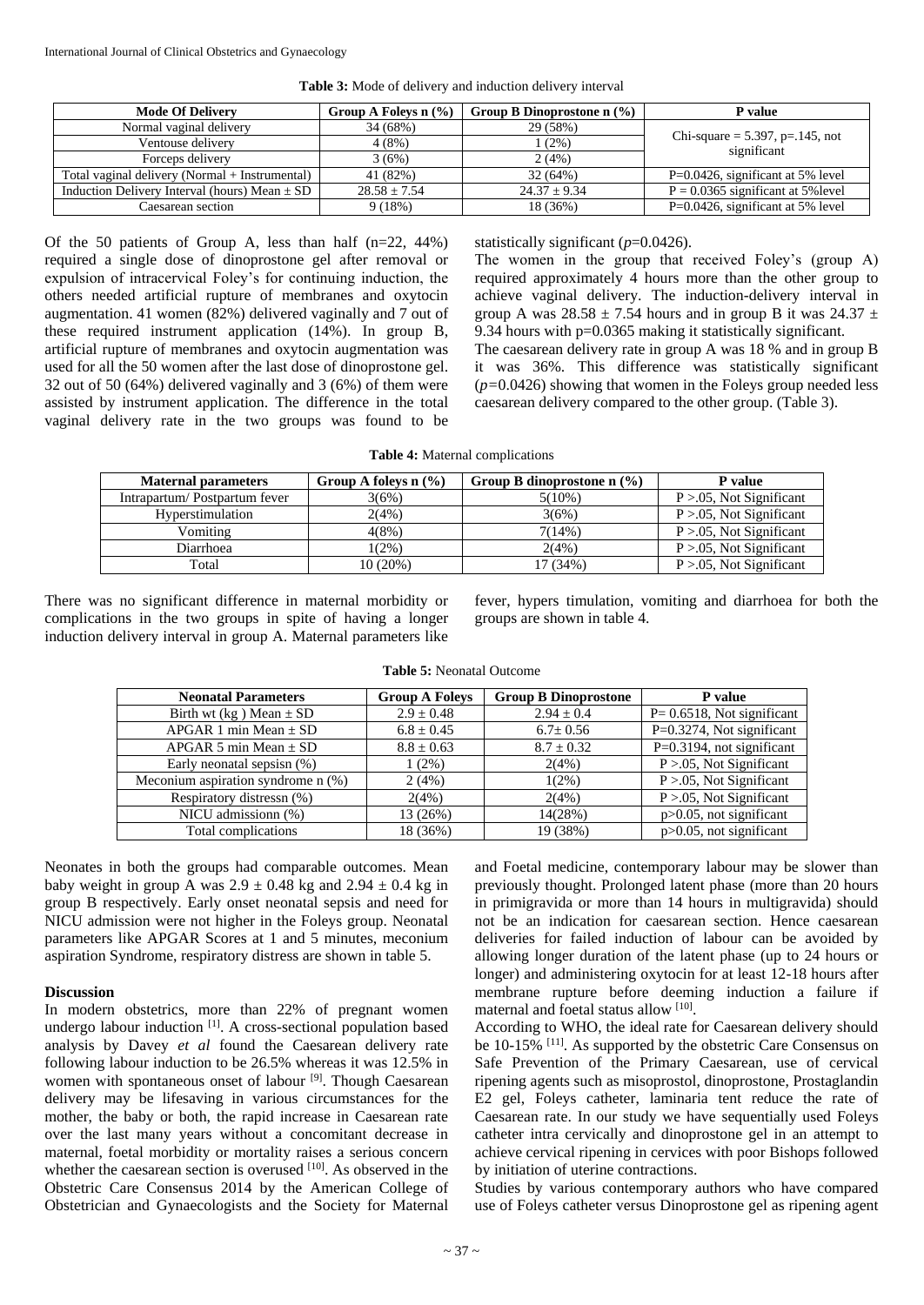were reviewed and found that the induction- delivery intervals were in the range of 10-19 hours in the first group and 11-16

hours in the second group  $[12-13-14-15-16-17-18]$ . A comparative analysis is given in Table 6.

| <b>Author</b>              | Induction delivery interval in foleys<br>group mean (hours) | Induction delivery interval in dinoprostone<br>group mean (hours) |
|----------------------------|-------------------------------------------------------------|-------------------------------------------------------------------|
| Present Study              | $28.58 \pm 7.54$                                            | $24.37 \pm 9.34$                                                  |
| Dileep P. Javadekar et al. | $13.6 \pm 16.9$                                             | $11.08 \pm 5.6$                                                   |
| Penagaluru Radha et al.    | 10.2                                                        | 12.7                                                              |
| Anjuman Alam et al.        | $16.01 \pm 5.50$                                            | $16.85 \pm 3.81$                                                  |
| Raheela Baloch et al.      | 19.45                                                       | 11.58                                                             |
| Krishna Dahiya et al.      | $18.51 \pm 8.52$                                            | $18.21 + 11.13$                                                   |
| Mumtaj M et al.            | 16.48                                                       | 14.66                                                             |

**Table 6:** Comparative analysis of Induction Delivery Intervals

In our study, induction-delivery interval in group A was  $28.58 \pm$ 7.54 hours and in group B it was  $24.37 \pm 9.34$  hours. Possible reasons for longer induction delivery in our study could be sequential use of intracervical foleys catheter and dinoprostone in Group A and overall acceptance of a longer latent phase, allowing for 12- 18 hrs. Use of oxytocin augmentation after artificial rupture of membranes before deeming the induction a failure when maternal and foetal parameters were reassuring.

The need for Caesarean delivery was found to be lesser, 18% in group A compared to 36% in group B, the difference being statistically significant (*P* 0.0426). These findings were consistent with those of other authors, like Penagaluru Radha *et al* showing 18 % for Foleys group and 32 % for Dinoprostone group<sup>[13]</sup>. Mumtaj M *et al* showed that 11.5% of para-1 patients of Foleys Group whereas 40.9% of the para-1 patients of PGE2 Group delivered by caesarean section [18].

On comparison of the two groups regarding maternal complications like fever, hypers timulation, diarrhoea and vomiting no statistically significant differences were found. These finding were consistent with those of Dileep P *et al* and Penagaluru Radha *et al* but contrary to the findings of Gayatri Mathuriya *et al*, where Dinoprostone group had significantly more minor complications [12-13-16]. Neonatal outcome did not differ significantly in our study between the two groups, similar to the studies by Anjuman *et al*. and Krishna *et al.*  [14-17] a study by Penagaluru Radha *et al* showed more NICU admission in Dinoprostone group [13]

#### **Conclusion**

For most low risk pregnancies, compared to vaginal delivery, caesarean delivery appears to pose greater risk of maternal mortality and morbidity as well as long term risks associated with subsequent pregnancies. In this context, intracervical foleys catheter may aid to lower the caesarean delivery rate. Though sequential usage may increase the overall induction delivery interval, it does not appear to increase the incidence of neonatal sepsis, admission to the neonatal unit or the incidence of puerperal or intra partum fever. Moreover, Foleys catheter is less costly, can be preserved in room temperature and can be used in conditions where Dinoprostone gel is not advised. By using Foleys catheter as the initial ripening agent, we can also decrease the total usage of dinoprostone gel.

Hence in women in whom induction of labour is deemed necessary in the presence of poor Bishops score, intracervical Foley's catheter may be used as a ripening agent alone or sequentially with other agents like dinoprostone gel to achieve a higher vaginal delivery rate without hampering maternal of neonatal safety.

**Conflict of interest:** The authors declare that they have no

conflict of interest.

Informed consent was obtained from individual participants included in the study

#### **Funding:** No funding sources

**Ethical approval:** The study was approved by the Institutional Ethics Committee, ANIIMS

#### **References**

- 1. Induction of labour. ACOG Practice Bulletin No. 107. American College of Obstetricians and Gyaecologists. Obstet Gynecol. 2009; 114:386-97.
- 2. Bishop EH. Pelvic scoring for elective induction Obstet Gynecol. 1964; 24:266-68.
- 3. World Health Organization. Department of reproductive health and research. WHO recommendations for induction of labour. Geneva, Switzerland: World Health Organisation. 2011, 32.
- 4. Royal college of Obstetricians and Gynaecologists. Induction of labour. Evidence based clinical guideline No. 9 London: RCOG Press, 2001.
- 5. Kumari SS, Malhotra J. Induction of Labor: Good Clinical Practice Recommendations FOGSI- ICOG, 2018.
- 6. Obed JY, Adewole IF. The unfavourable cervix: improving the Bishop score with the Foley´s catheter. West Afr J Med. 1994; 13(4):209-12.
- 7. Sherman DJ, Frenkel E, Toblin J, Arieli S, Caspi E, Bukovasky I. *et al.* Ripening of the unfavourable cervix with extra-amniotic catheter balloon: clinical experience and review. Obstetrical and Gynecological Survey. 1996; 51(10):621-7.
- 8. http://www.medicines.org.uk/emc/product/1090/smpc. [Online]
- 9. Davey MA, King J. Caesarean section following induction of labour in uncomplicated first births-a population-based cross-sectional analysis of 42,950 births. BMC Pregnancy and Childbirth. 2016; 16(92).
- 10. Safe prevention of the primary cesarean delivery. Obstetric Care Consensus No. 1. American College of Obstetricians and Gynaecologists. Obstet Gynaecol. 2014; 123:693-711.
- 11. World Health Organization. WHO statement on caesarean section rates https://www.who.int/reproductivehealth/publications/matern al\_perinatal\_health/cs-statement/en Published 2015. WHO Reference No WHO/RHR/15.02.
- 12. Javadekar Dileep P, Patange RP, Rokade A. Comparison of Prostaglandin E2 Vaginal Gel versus Intracervical Foley's Catheter Balloon for Induction of Labour. International Journal of Recent Trends in Science and Technology. 2013;